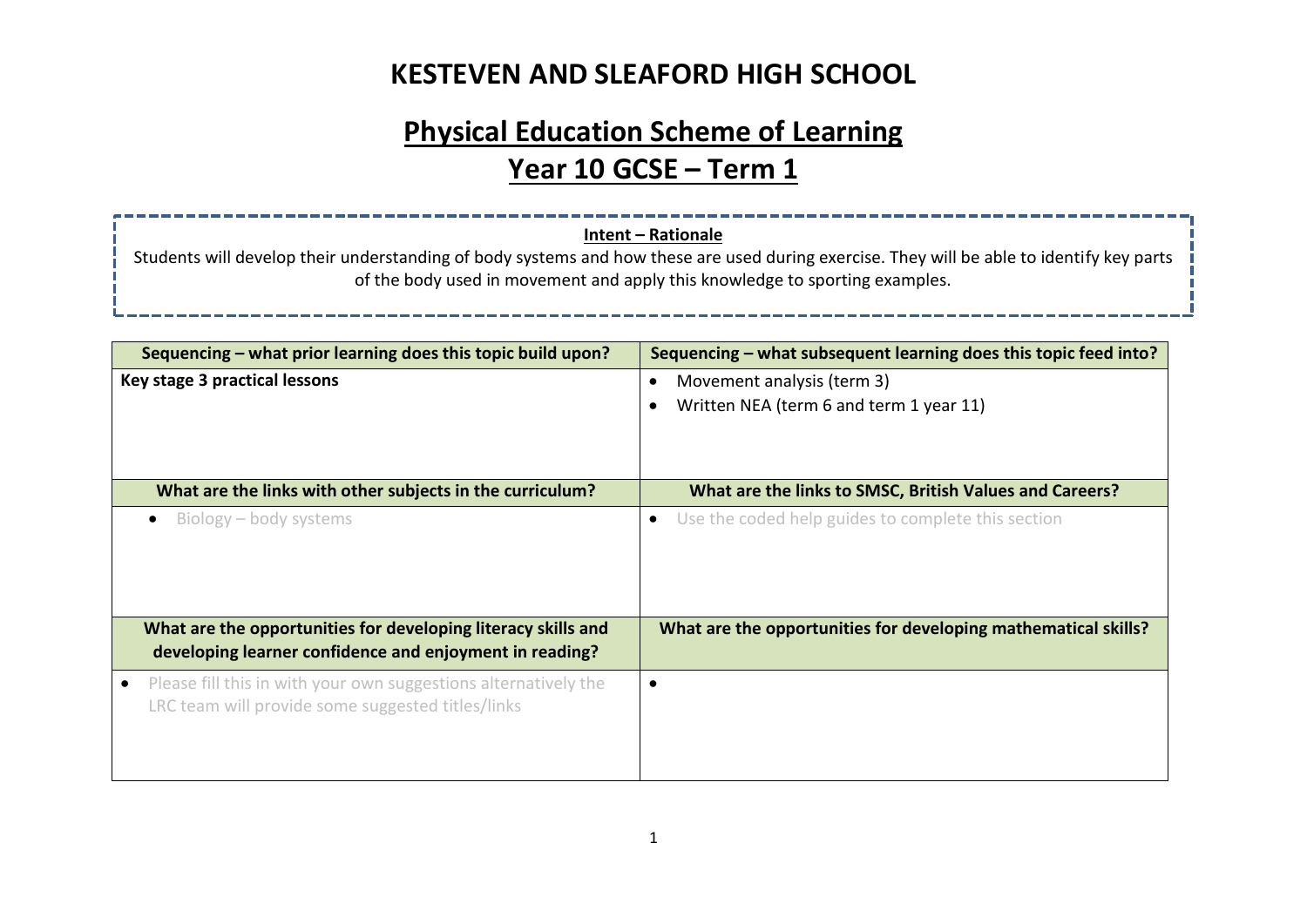# **Physical Education Scheme of Learning Year 10 – Term 1**

#### **Intent – Concepts**

| What knowledge will students gain and what skills will they develop as a consequence of this topic?                                           |                                                                |  |  |  |
|-----------------------------------------------------------------------------------------------------------------------------------------------|----------------------------------------------------------------|--|--|--|
| Know                                                                                                                                          |                                                                |  |  |  |
| Students will know names of bones, muscles, components of a joint. Joint names, movements that occur at those joints, how muscles and         |                                                                |  |  |  |
| bones work together.                                                                                                                          |                                                                |  |  |  |
| They will know the passage of air into the body and the gases involved in gaseous exchange. They will know the structure of blood vessels     |                                                                |  |  |  |
| and the structure of the heart                                                                                                                |                                                                |  |  |  |
| Apply                                                                                                                                         |                                                                |  |  |  |
| Students will be able to explain the functions of the body systems and their components. They will apply their knowledge of body parts to     |                                                                |  |  |  |
| specific movements. They will be able to give sporting actions as examples of muscles and bones working together.                             |                                                                |  |  |  |
| They will be able to explain how air is inhaled and exhaled, and explain how gas is exchanged between the lungs and the blood. They will be   |                                                                |  |  |  |
| able to label the pathway of blood using their understanding of the structure of the heart.                                                   |                                                                |  |  |  |
| Extend                                                                                                                                        |                                                                |  |  |  |
| Students will be able to give sporting examples and the effects of movement on the body systems. They will be able to use their terminology   |                                                                |  |  |  |
| to extend their written answers. They will be able to analyse the effects of exercise on the intake of Oxygen and explain the impact this has |                                                                |  |  |  |
|                                                                                                                                               |                                                                |  |  |  |
| on gaseous exchange. Evaluate the effect of exercise on blood; it's flow and pressure. Apply this understanding to exercise examples.         |                                                                |  |  |  |
|                                                                                                                                               |                                                                |  |  |  |
| What subject specific language will be used and developed in this                                                                             | What opportunities are available for assessing the progress of |  |  |  |
| topic?                                                                                                                                        | students?                                                      |  |  |  |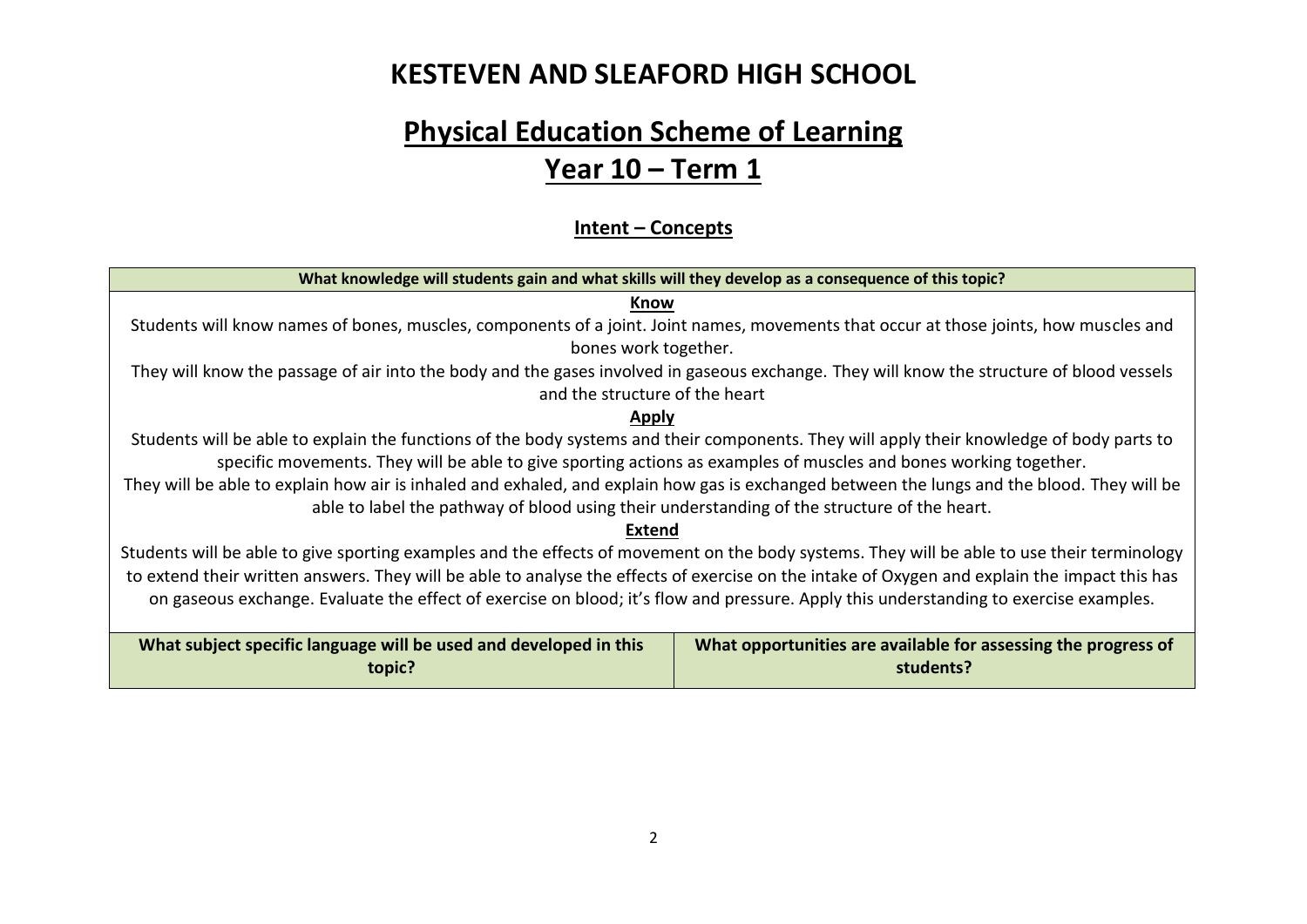• Articulating bones o Where two or more bones meet to allow movement at a joint. • Backflow o The flowing backwards of blood. Valves in the veins prevent this from happening. • Blood pressure o The pressure that blood is under. Types of pressure: • systolic - when the heart is contracting • diastolic - when the heart is relaxed. • Cardiac cycle o The process of the heart going through the stages of systole and diastole (see Blood pressure) in the atria and ventricles (see Heart chambers). Cardiac output The amount of blood ejected from the heart in one minute or stroke volume x heart rate. • Embolism o Blockage of a blood vessel. • Expire o Breathe out. • Haemoglobin o The substance in the red blood cells which transports oxygen (as oxyhaemoglobin) and carbon dioxide. • Heart chambers o They include the right and left atria and ventricles. Heartrate The number of times the heart beats (usually measured per minute). • Hypertension o High blood pressure in the arteries. Hypertrophy The enlargement of an organ or tissue from the increase in the size of its cells. • Inspire o Breathe in. • EOTT to take place with examination questions at the end of Cardio respiratory topic. • Recall activities throughout topic used as low stakes assessment to show development of understanding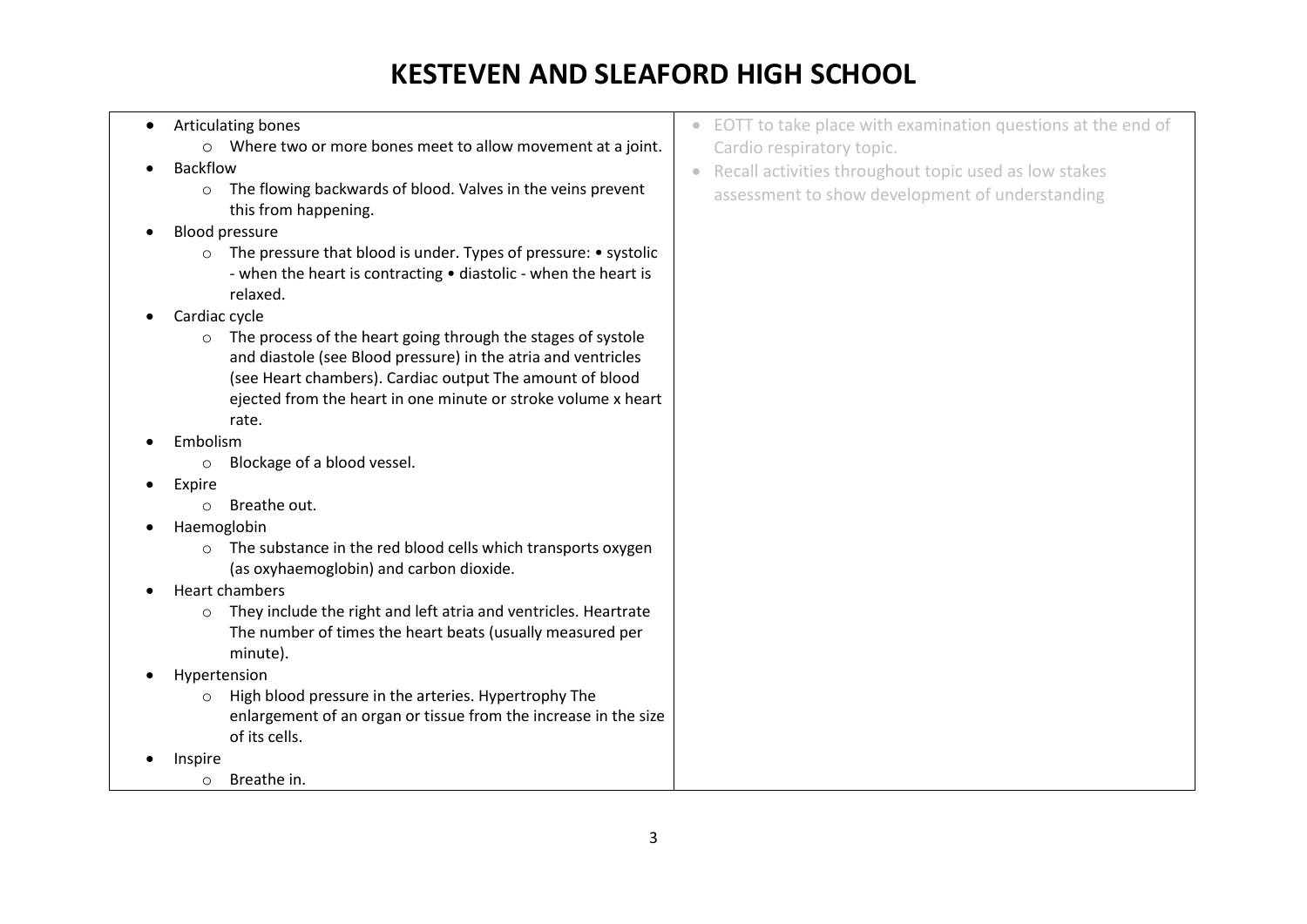#### • Movement at a joint  $\circ$  Classified into:  $\bullet$  flexion – decrease in the angle of the bones at a joint  $\bullet$  extension – increasing the angle of bones at a joint • abduction – movement away from the midline of the body • adduction – movement towards the midline of the body • rotation – movement around an axis • plantar flexion – pointing the toes at the ankle/increasing the ankle angle • dorsi flexion – toes up at the ankle/decreasing the ankle angle • circumduction – turning or circular motion around a joint (which occurs in more than one plane). • Stroke volume o The volume of blood pumped out of the heart by each ventricle during one contraction. • Synovial joint o An area of the body where two or more bones meet (articulate) to allow a range of movements. The ends of the bones are covered in articular cartilage and are enclosed in a capsule filled with fluid. For the purposes of this specification, the following structural features and roles should be known: • synovial membrane – secretes synovial fluid • synovial fluid – provides lubrication • joint capsule – encloses/supports • bursae (sacks of fluid) – reduce friction • cartilage – prevents friction/bones rubbing together • ligaments – attach bone to bone. • Viscosity o Thickening of the blood.

#### **Intent – Concepts**

| <br><b>Pallanga</b><br>-------- | .<br>challenge | resources<br><b>Suggested</b><br>itles and |
|---------------------------------|----------------|--------------------------------------------|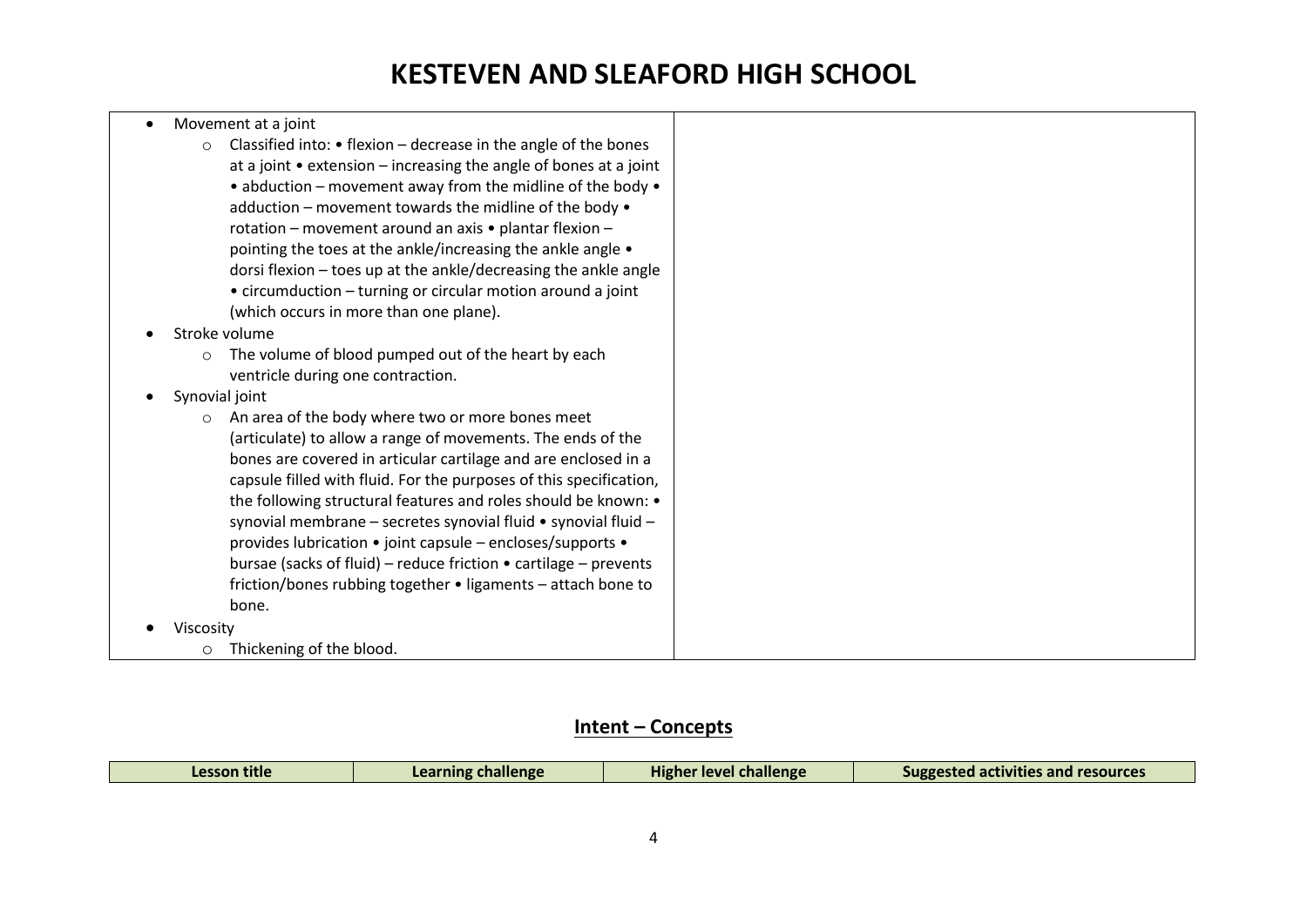| Functions of the skeleton and       | Know the functions of the      | Analyse the role of a flat bone | T:\KSHS\Departments\Curriculum\PE\AQA   |
|-------------------------------------|--------------------------------|---------------------------------|-----------------------------------------|
| <b>Bones</b>                        | skeletal system. Be able to    | and give sporting examples of   | GCSE course from 2016\1 -               |
|                                     | label the skeleton.            | this.                           | Musculoskeletal System\Booklet          |
|                                     |                                |                                 | worksheets                              |
| <b>Bones and Structure of the</b>   | Know the classification of     | Analyse different types of      | T:\KSHS\Departments\Curriculum\PE\AQA   |
| skeleton                            | bones. Apply knowledge to      | bones and be able to explain    | GCSE course from 2016\1 -               |
|                                     | understand what bones go       | how they work in the body       | Musculoskeletal System\Booklet          |
|                                     | into each classification       |                                 | worksheets                              |
| Joints and Structure of a           | Know the components that       | Analyse how bones meet to       | T:\KSHS\Departments\Curriculum\PE\AQA   |
| synovial joint                      | make up a joint. Be able       | form joints and the role this   | GCSE course from 2016\1 -               |
|                                     | explain the function of these  | plays in movement.              | Musculoskeletal System\Booklet          |
|                                     | components                     |                                 | worksheets                              |
|                                     |                                |                                 |                                         |
| Muscles of the body                 | Know the muscles in the body.  | Analyse how muscles make        | T:\KSHS\Departments\Curriculum\PE\AQA   |
|                                     | Describe which main muscles    | our bones move and give         | GCSE course from 2016\1 -               |
|                                     | work in pairs                  | examples of this.               | Musculoskeletal System\Booklet          |
|                                     |                                |                                 | worksheets                              |
| Types of joint and types of         | Know the types of movement     | Analyse how the skeletal and    | T:\KSHS\Departments\Curriculum\PE\AQA   |
| movement                            | at a joint                     | muscular system work            | GCSE course from 2016\1 -               |
|                                     | Explain the types of           | together to produce             | Musculoskeletal System\Booklet          |
|                                     | movement at a joint            | movement at a joint and give    | worksheets                              |
|                                     |                                | sporting examples.              |                                         |
| <b>Muscles and bones working</b>    | Know which muscle and bone     | Analyse the effect of muscles   | T:\KSHS\Departments\Curriculum\PE\AQA   |
| together                            | groups work together at joints | moving in sporting situations   | GCSE course from 2016\1 -               |
|                                     |                                |                                 | Musculoskeletal System\Booklet          |
|                                     |                                |                                 | worksheets                              |
| <b>Recap Musculoskeletal system</b> | Reinforce knowledge of key     | Be able to apply                | T:\KSHS\Departments\Curriculum\PE\AQA   |
|                                     | terminology and components     | understanding to AO2 and        | GCSE course from 2016\1 -               |
|                                     | of the body systems            | AO3 questions, using sporting   | Musculoskeletal System\extra worksheets |